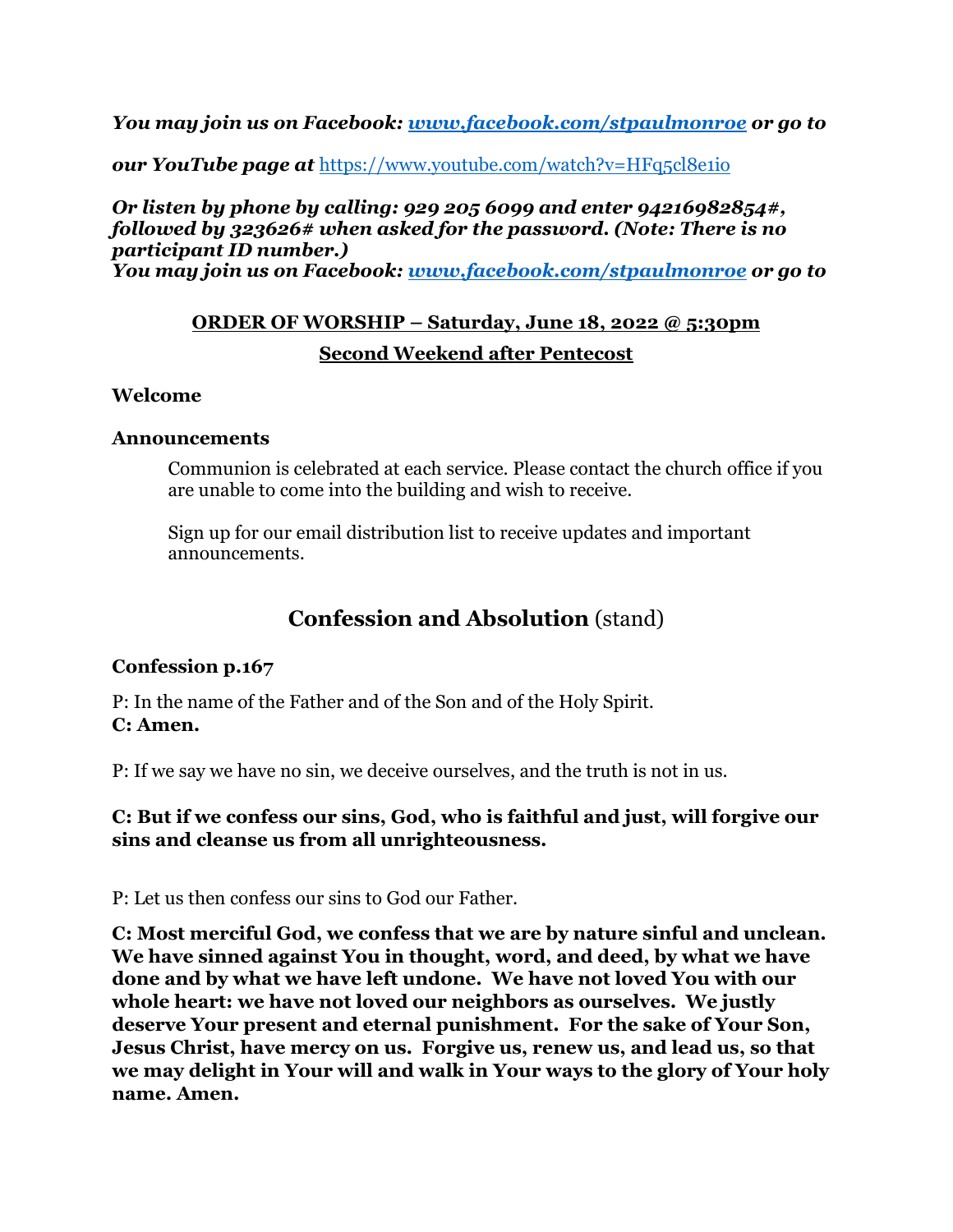P: Almighty God in His mercy has given His Son to die for you and for His sake forgives you all your sins. As a called and ordained servant of Christ, and by His authority, I therefore forgive you all your sins in the name of the Father and of the Son, and of the Holy Spirit**.**

# **C: Amen**

# **Praise 1 We Give You Glory Verse 1**

We have raised a thousand voices Just to lift Your holy name And we will raise thousands more to sing Of Your beauty in this place Oh none can even fathom No not one define Your worth As we marvel in Your presence To the ends of the earth

# **Chorus 1**

We give You glory Lifting up our hands and singing holy You alone are worthy We just want to touch Your heart Lord Touch Your heart

# **Chorus 2**

Glory Lifting up our voice and singing holy You alone are worthy We just want to touch Your heart Lord Touch Your heart

# **Verse 2**

As we fall down before You With our willing hearts we seek In the greatness of Your glory It's so hard to even speak There is nothing we can offer No nothing can repay So we give You all our praises And lift our voices to sing

# **Bridge**

Our hope is drenched in You Our faith has been renewed We trust in Your ev'ry word Nothing else can even measure up to You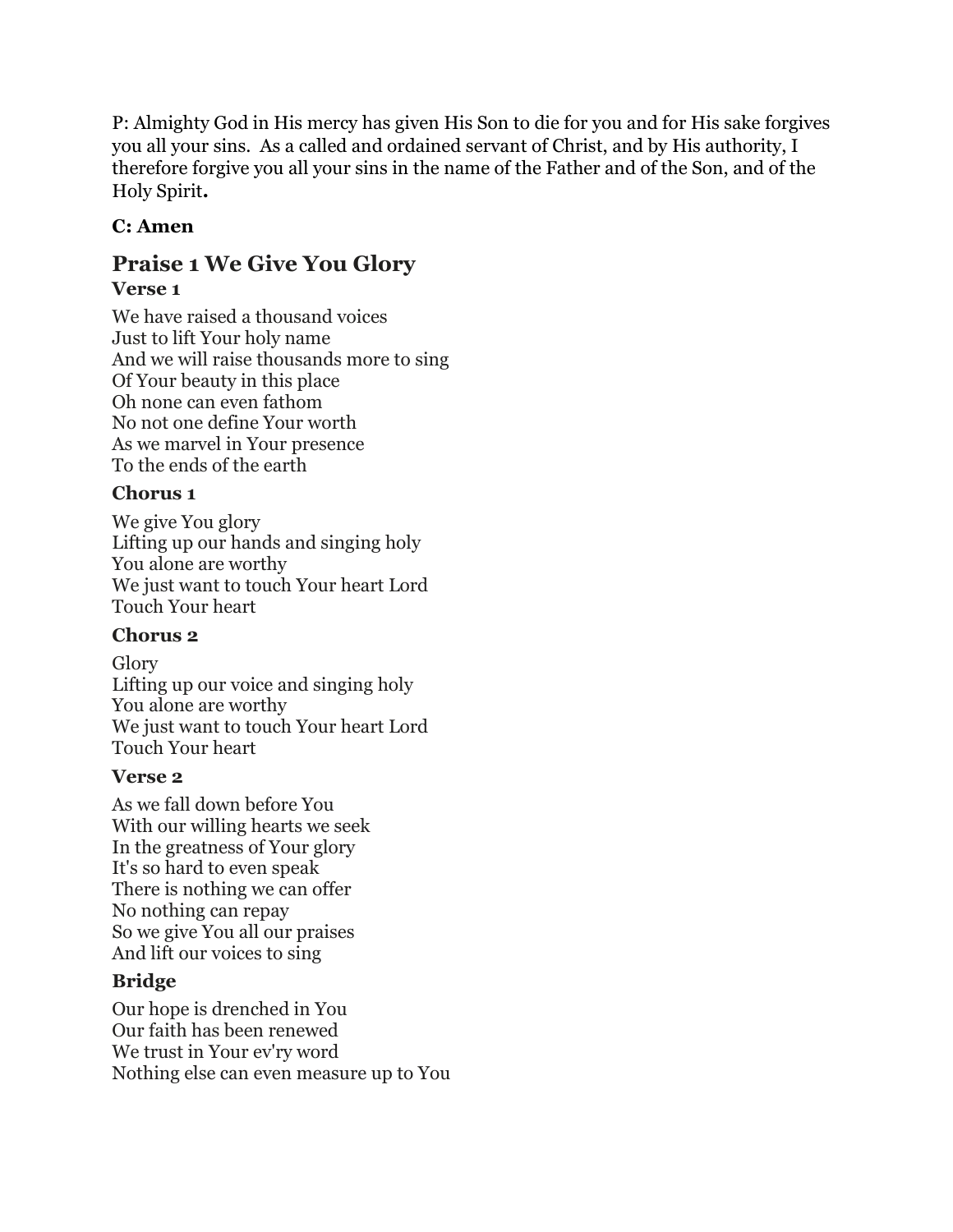## **Chorus 3**

Glory Singing holy We're singing worthy We want to touch Your heart Lord Touch Your heart

# **Praise 2 No Longer Slaves**

### **Verse 1**

You unravel me with a melody You surround me with a song Of deliverance from my enemies Till all my fears are gone

### **Chorus**

I'm no longer a slave to fear I am a child of God I'm no longer a slave to fear I am a child of God

#### **Verse 2**

From my Mother's womb You have chosen me Love has called my name I've been born again into Your family Your blood flows through my veins

## **Bridge**

You split the sea so I could walk right through it My fears were drowned in perfect love You rescued me so I could stand and sing I am a child of God

# **Salutation and Collect of the Day**

O God, You have prepared for those who love You such good things as surpass our understanding. Cast out all sins and evil desires from us, and pour into our hearts Your Holy Spirit to guide us into all blessedness; through Jesus Christ, Your Son, our Lord, who lives and reigns with You and the Holy Spirit, one God, now and forever.

P: The Lord be with you. **C: And also with you.**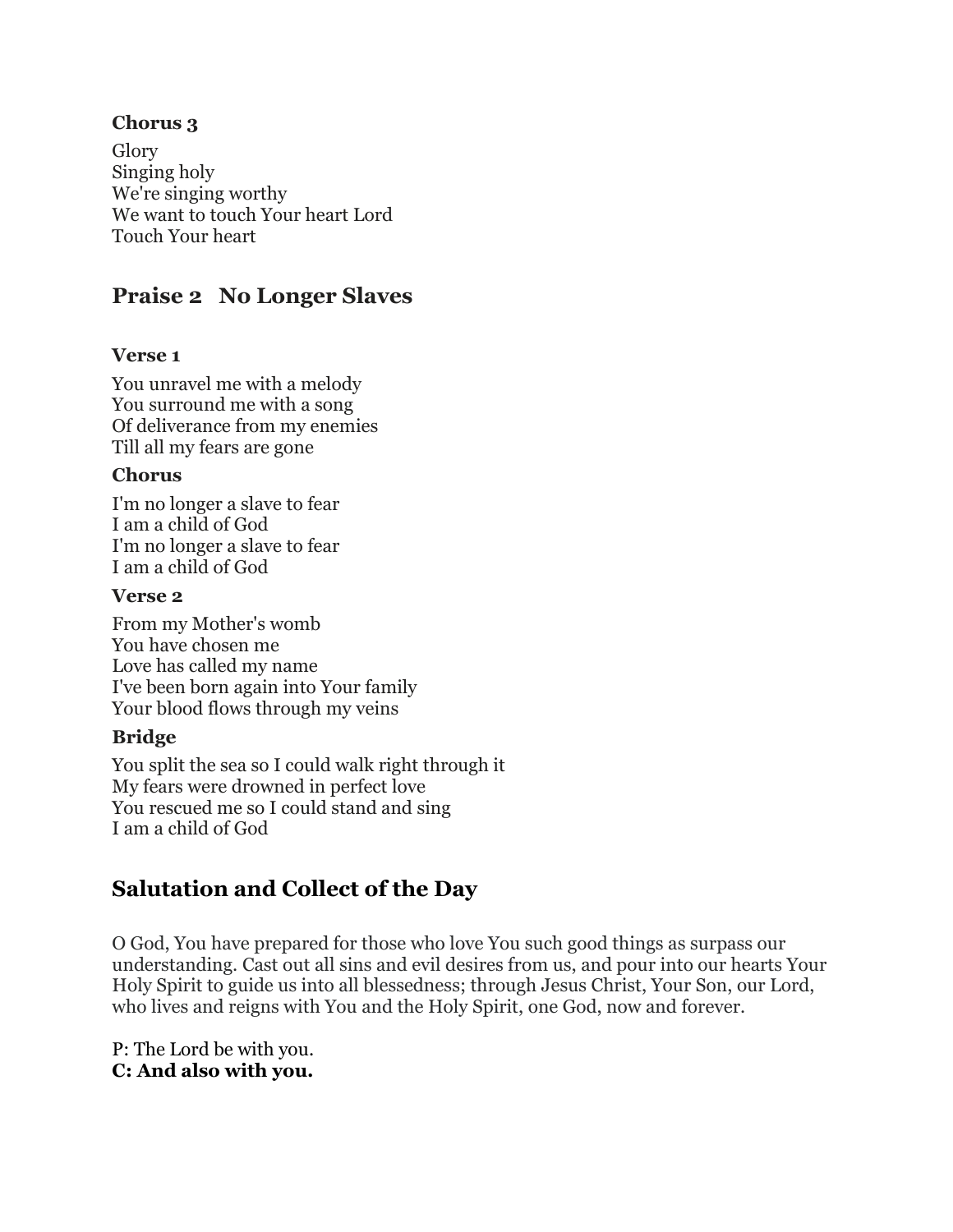P: In the mercy of almighty God, Jesus Christ was given to die for us, and for His sake God forgives us all our sins. To those who believe in Jesus Christ He gives the power to become the children of God and bestows on them the Holy Spirit. May the Lord who has begun this good work in us, bring it to completion in the day of our Lord Jesus Christ.

# **Isaiah 65:1–9**

<sup>1</sup>I was ready to be sought by those who did not ask for me; I was ready to be found by those who did not seek me. I said, "Here am I, here am I," to a nation that was not called by my name. <sup>2</sup>I spread out my hands all the day to a rebellious people, who walk in a way that is not good, following their own devices; <sup>3</sup>a people who provoke me to my face continually, sacrificing in gardens and making offerings on bricks; <sup>4</sup>who sit in tombs, and spend the night in secret places; who eat pig's flesh, and broth of tainted meat is in their vessels; <sup>5</sup>who say, "Keep to yourself, do not come near me, for I am too holy for you." These are a smoke in my nostrils, a fire that burns all the day. <sup>6</sup>Behold, it is written before me: "I will not keep silent, but I will repay; I will indeed repay into their bosom <sup>7</sup>both your iniquities and your fathers' iniquities together, says the LORD; because they made offerings on the mountains and insulted me on the hills, I will measure into their bosom payment for their former deeds." <sup>8</sup>Thus says the LORD: "As the new wine is found in the cluster, and they say, 'Do not destroy it, for there is a blessing in it,' so I will do for my servants' sake, and not destroy them all. <sup>9</sup>I will bring forth offspring from Jacob, and from Judah possessors of my mountains; my chosen shall possess it, and my servants shall dwell there."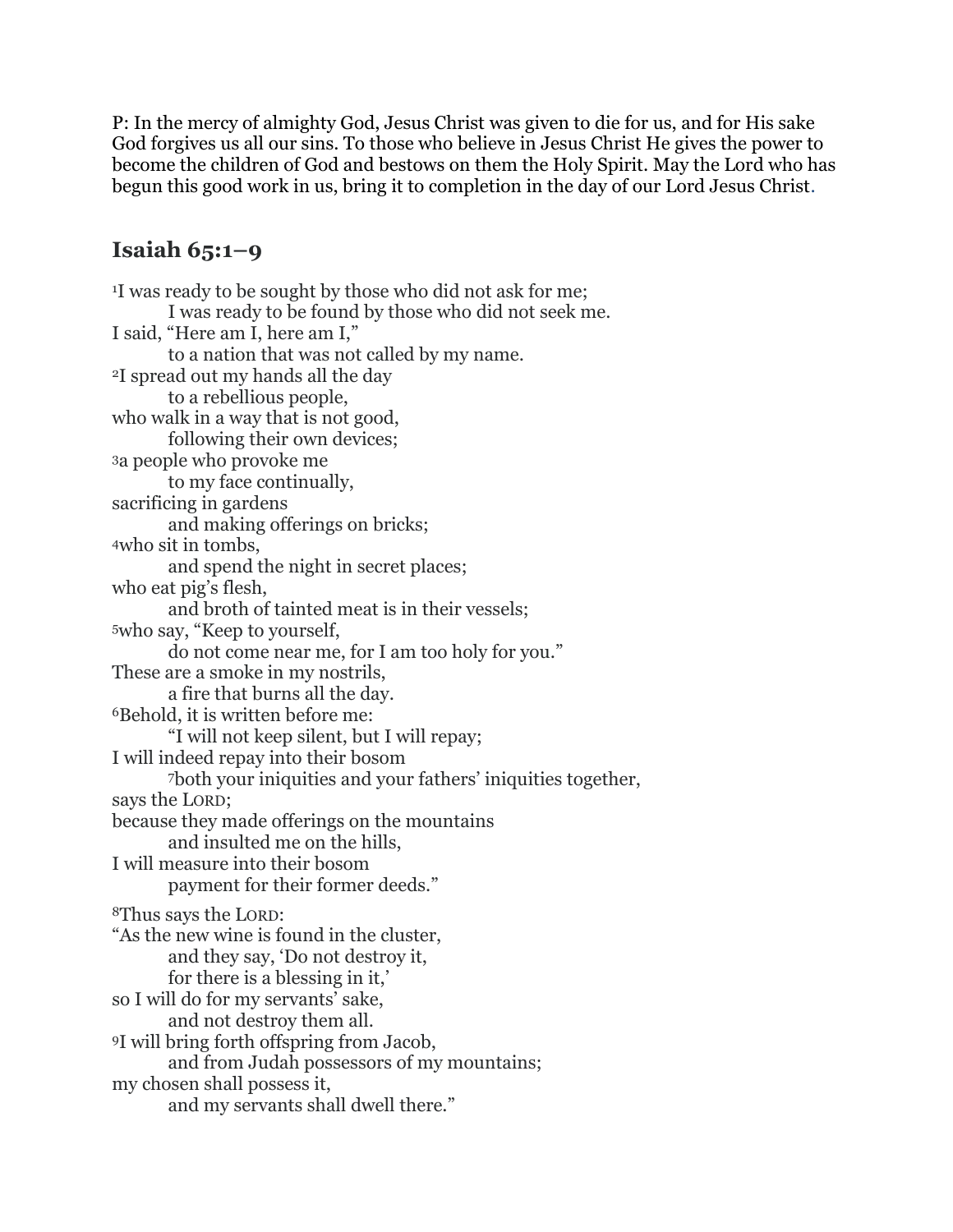**L:** This is the Word of the Lord…. **C: Thanks be to God.**

## **Psalm 3**

<sup>1</sup>O LORD, how many are my foes! Many are rising against me; **<sup>2</sup>many are saying of my soul, there is no salvation for him in God.**

<sup>3</sup>But you, O LORD, are a shield about me, my glory, and the lifter of my head.

### **<sup>4</sup>I cried aloud to the LORD, and he answered me from his holy hill.**

<sup>5</sup>I lay down and slept;

I woke again, for the LORD sustained me.

**<sup>6</sup>I will not be afraid of many thousands of people who have set themselves against me all around.**

<sup>7</sup>Arise, O LORD! Save me, O my God! For you strike all my enemies on the cheek; you break the teeth of the wicked.

#### **<sup>8</sup>Salvation belongs to the LORD; your blessing be on your people!**

**Glory be to the Father and to the Son and to the Holy Spirit, as it was in the beginning, is now and will be forever. Amen.**

# **Galatians 3:23—4:7**

<sup>23</sup>Now before faith came, we were held captive under the law, imprisoned until the coming faith would be revealed. <sup>24</sup>So then, the law was our guardian until Christ came, in order that we might be justified by faith. <sup>25</sup>But now that faith has come, we are no longer under a guardian, <sup>26</sup>for in Christ Jesus you are all sons of God, through faith. <sup>27</sup>For as many of you as were baptized into Christ have put on Christ. <sup>28</sup>There is neither Jew nor Greek, there is neither slave nor free, there is neither male nor female, for you are all one in Christ Jesus. <sup>29</sup>And if you are Christ's, then you are Abraham's offspring, heirs according to promise.

<sup>1</sup>I mean that the heir, as long as he is a child, is no different from a slave, though he is the owner of everything, <sup>2</sup>but he is under guardians and managers until the date set by his father. <sup>3</sup>In the same way we also, when we were children, were enslaved to the elementary principles of the world. <sup>4</sup>But when the fullness of time had come, God sent forth his Son, born of woman, born under the law, <sup>5</sup>to redeem those who were under the law, so that we might receive adoption as sons. <sup>6</sup>And because you are sons, God has sent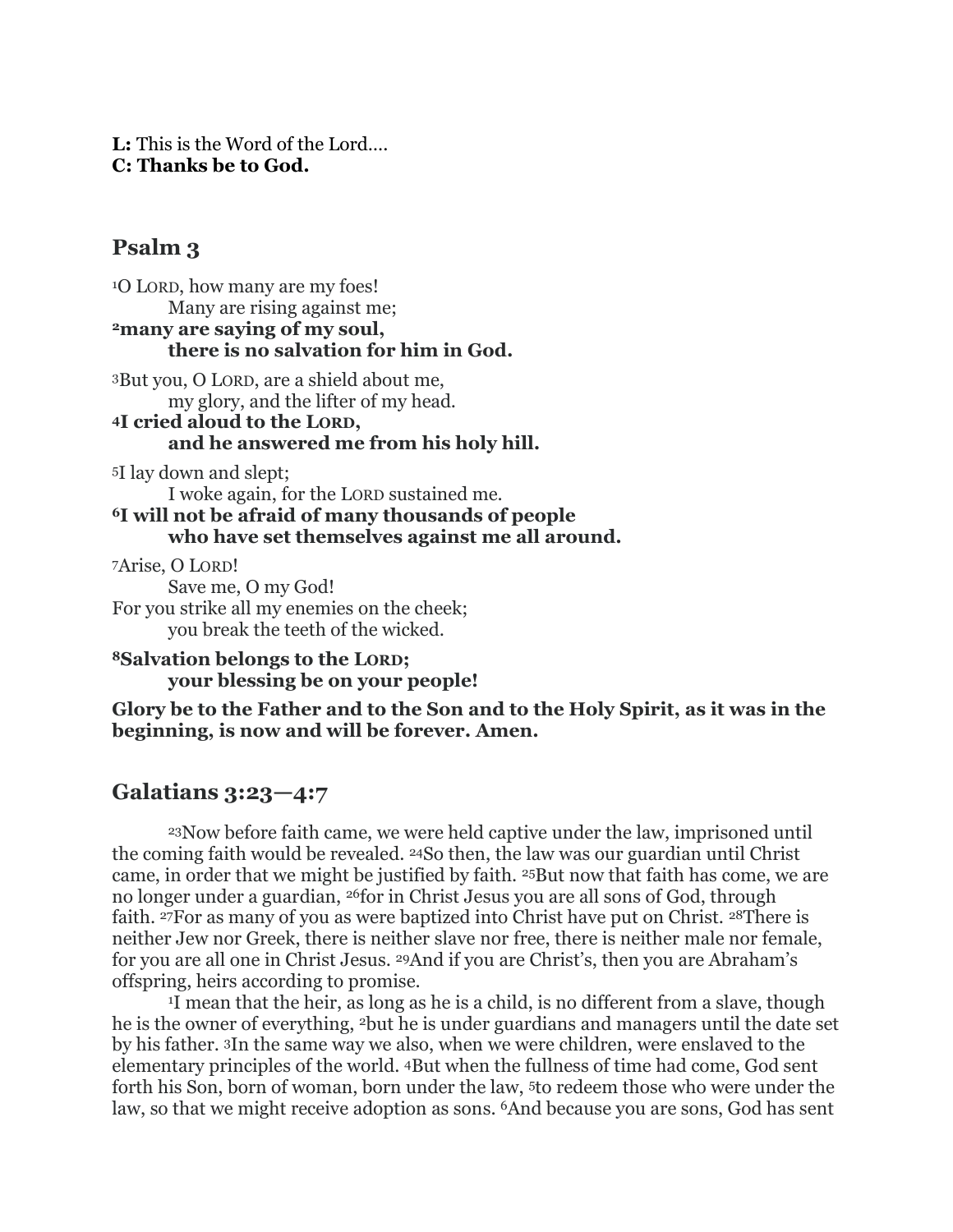the Spirit of his Son into our hearts, crying, "Abba! Father!" <sup>7</sup>So you are no longer a slave, but a son, and if a son, then an heir through God.

## **L:** This is the Word of the Lord…. **C: Thanks be to God.**

# **Verse**

Alleluia. Return to your home, and declare how much God has done for you. Alleluia.

# **Luke 8:26–39**

<sup>26</sup>Then they sailed to the country of the Gerasenes, which is opposite Galilee. <sup>27</sup>When Jesus had stepped out on land, there met him a man from the city who had demons. For a long time he had worn no clothes, and he had not lived in a house but among the tombs. <sup>28</sup>When he saw Jesus, he cried out and fell down before him and said with a loud voice, "What have you to do with me, Jesus, Son of the Most High God? I beg you, do not torment me." <sup>29</sup>For he had commanded the unclean spirit to come out of the man. (For many a time it had seized him. He was kept under guard and bound with chains and shackles, but he would break the bonds and be driven by the demon into the desert.) <sup>30</sup>Jesus then asked him, "What is your name?" And he said, "Legion," for many demons had entered him. <sup>31</sup>And they begged him not to command them to depart into the abyss. <sup>32</sup>Now a large herd of pigs was feeding there on the hillside, and they begged him to let them enter these. So he gave them permission. 33Then the demons came out of the man and entered the pigs, and the herd rushed down the steep bank into the lake and were drowned.

<sup>34</sup>When the herdsmen saw what had happened, they fled and told it in the city and in the country. <sup>35</sup>Then people went out to see what had happened, and they came to Jesus and found the man from whom the demons had gone, sitting at the feet of Jesus, clothed and in his right mind, and they were afraid. <sup>36</sup>And those who had seen it told them how the demon-possessed man had been healed. <sup>37</sup>Then all the people of the surrounding country of the Gerasenes asked him to depart from them, for they were seized with great fear. So he got into the boat and returned. <sup>38</sup>The man from whom the demons had gone begged that he might be with him, but Jesus sent him away, saying, <sup>39</sup>"Return to your home, and declare how much God has done for you." And he went away, proclaiming throughout the whole city how much Jesus had done for him.

## P: This is the Gospel of the Lord **C: Praise to You, O Christ**

# **Children's message**

# **Sermon**

Let us then confess our faith in the words of the Apostle's Creed.

**The Apostle's Creed**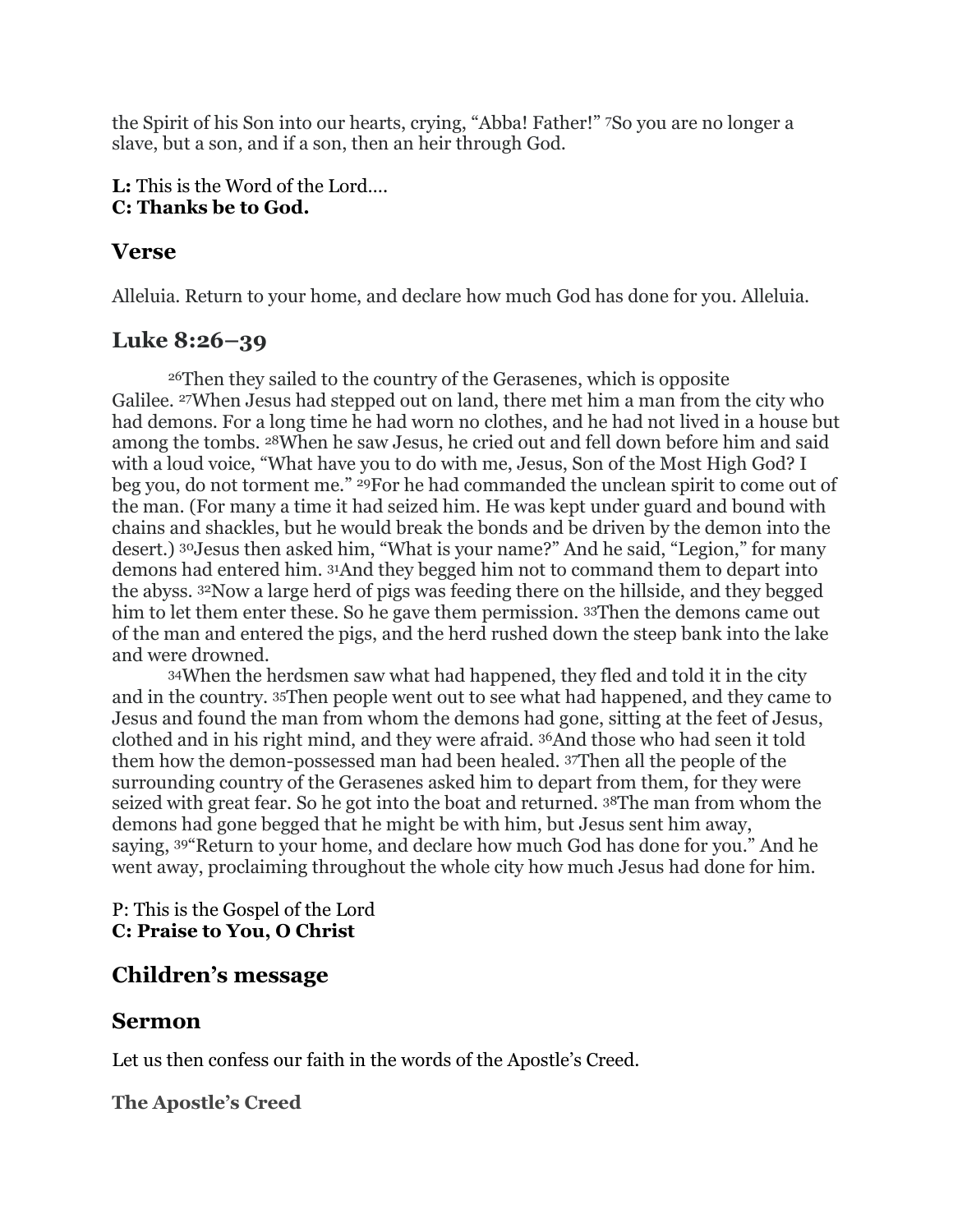I believe in God, the Father almighty, maker of heaven and earth,

And in Jesus Christ, his only Son, our Lord, who was conceived by the Holy Spirit, born of the Virgin Mary, suffered under Pontius Pilate, was crucified, died and was buried. He descended into hell. The third day He rose again from the dead. He ascended into heaven and sits at the right hand of God the Father almighty. From thence he will come to judge the living and the dead.

I believe in the Holy Spirit, the holy Christian Church, the communion of saints, the forgiveness of sins, the resurrection of the body, and the life everlasting. Amen.

# **Response –Open The Eyes Of My Heart**

#### **Chorus**

Open the eyes of my heart Lord Open the eyes of my heart I want to see You I want to see You

#### **Verse**

To see You high and lifted up Shining in the light of Your glory Pour out Your power and love As we sing holy holy holy

#### **Bridge**

Holy holy holy Holy holy holy Holy holy holy I want to see You

# **Prayers of the Church**

# **Sharing the Peace**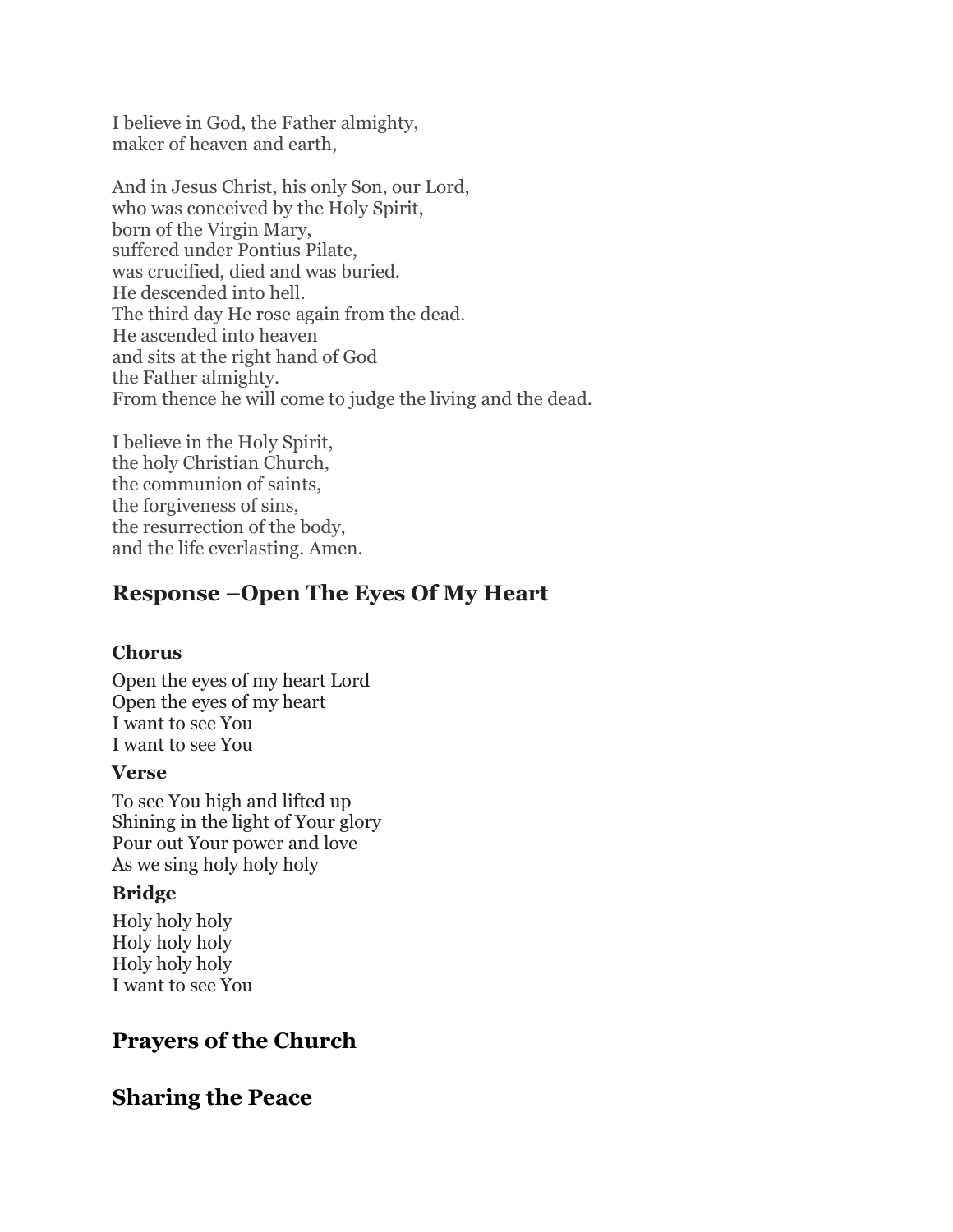# **Offering**

We continue the age-old practice of presenting our tithes, gifts, and offerings to Almighty God though now through modern means. Giving options and contact information are listed the end of this worship folder, and appear on the screen. A plate is also available at the entrance to the sanctuary.

## **Service of the Sacrament**

## **Preface**

**P:** The Lord be with you. **C: And also with you. P:** Lift up your hearts. **C: We lift them to the Lord. P:** Let us give thanks to the Lord our God. **C: It is right to give Him thanks and praise.** 

# **Sanctus - Awesome Is The Lord Most High**

# **Chorus 2**

Raise your hands all you nations Shout to God all creation How awesome is the Lord most high We will praise You together for now and forever How awesome is the Lord most high

# **Prayer of Thanksgiving**

# **The Words of Our Lord**

# **The Proclamation of Christ**

**P:** As often as we eat this bread and drink this cup, we proclaim the Lord's death until He comes.

# **C: Amen. Come Lord Jesus.**

# **The Lord's Prayer**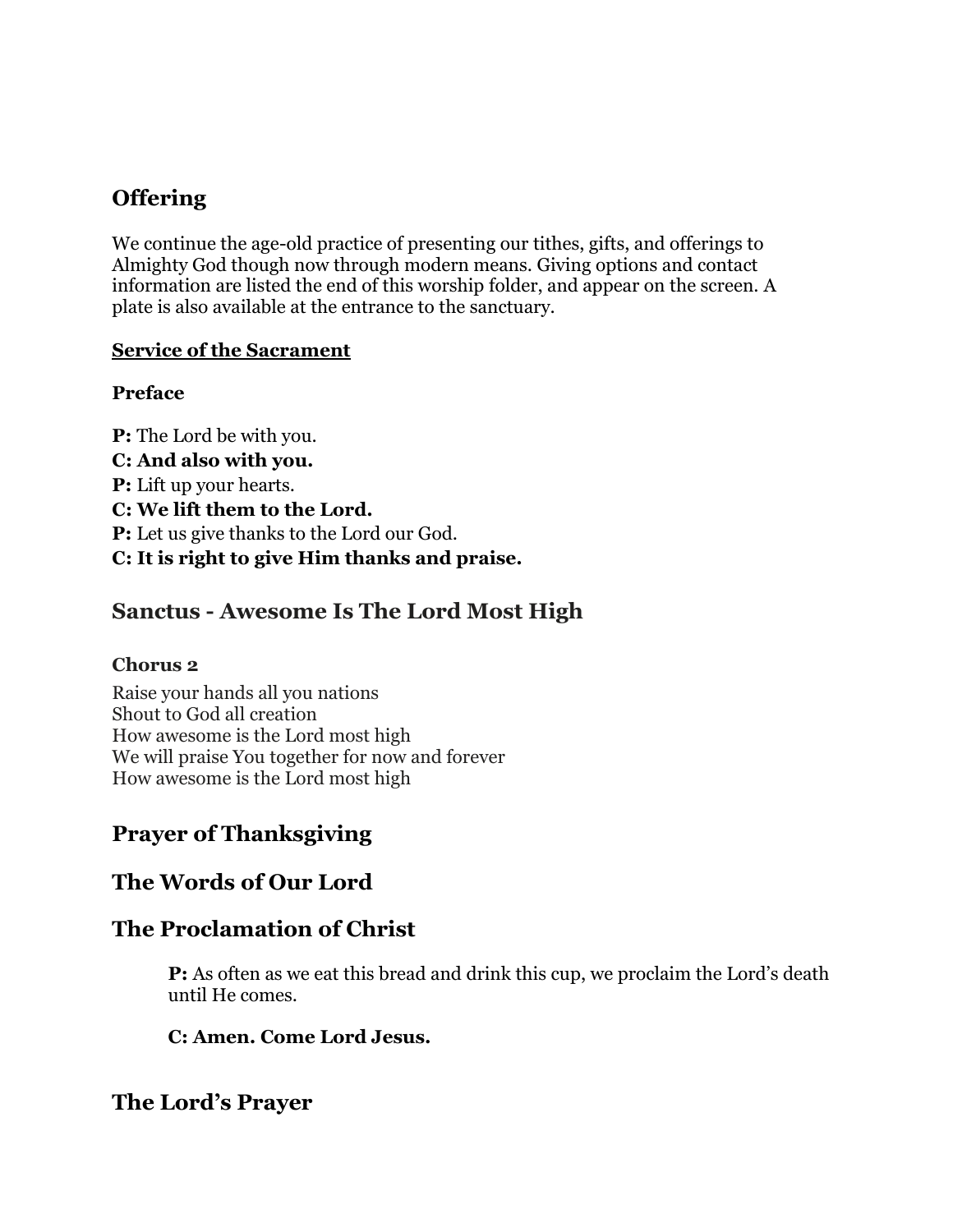## **So remember us in Your kingdom and teach us to pray…**

Our Father who art in heaven, hallowed be Thy name, Thy kingdom come, Thy will be done on earth as it is in heaven; give us this day our daily bread; and forgive us our trespasses as we forgive those who trespass against us; and lead us not into temptation but deliver us from evil. For Thine is the kingdom and the power and the glory forever and ever. **Amen.** 

# **Pax Domini**

**P:** The peace of the Lord be with you always. **C:** Amen

# **Sanctus - Awesome Is The Lord Most High**

### **Chorus 2**

Raise your hands all you nations Shout to God all creation How awesome is the Lord most high We will praise You together for now and forever How awesome is the Lord most high

P: Let us bless the Lord **C: Thanks be to God**

# **Distribution**

# **Communion Song - Good Good Father**

#### **Verse 1**

I've heard a thousand stories Of what they think You're like But I've heard the tender whisper Of love in the dead of night You tell me that You're pleased And that I'm never alone

#### **Chorus**

You're a Good Good Father It's who You are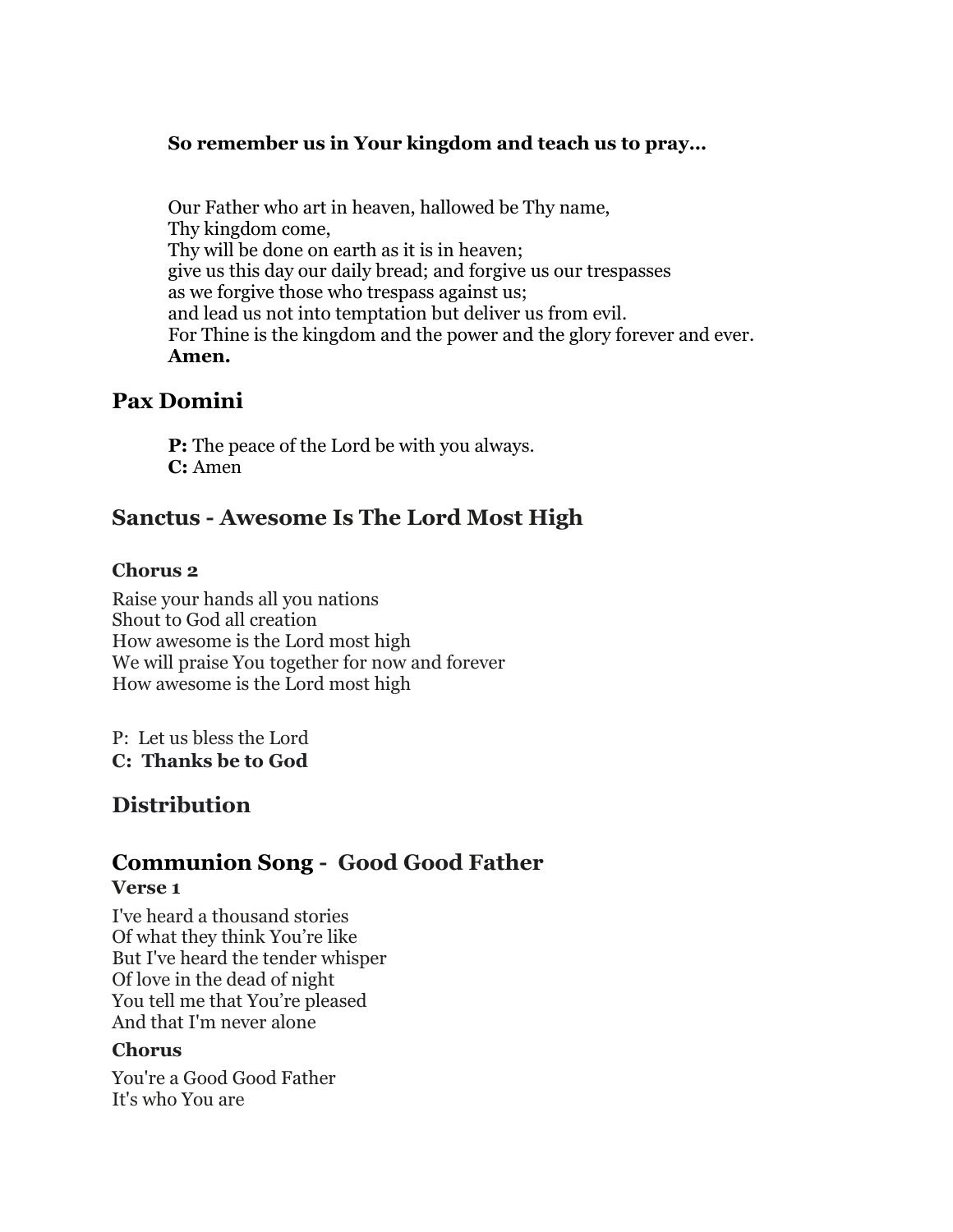It's who You are It's who You are And I'm loved by You It's who I am It's who I am It's who I am

### **Verse 2**

I've seen many searching for answers Far and wide But I know we're all searching for answers Only You provide Because You know just what we need Before we say a word

## **Bridge**

You are perfect in all of Your ways You are perfect in all of Your ways You are perfect in all of Your ways to us

## **Verse 3**

Love so undeniable I can hardly speak Peace so unexplainable I can hardly think As You call me deeper still As You call me deeper still As You call me deeper still Into love love love

# **Benediction**

P: The Lord bless you and keep you. The Lord make His face shine on you and be gracious to you. The Lord look upon you with favor and give you peace.

# **Sending – They'll Know We Are Christians By Our Love**

## **Verse 1**

We are one in the Spirit We are one in the Lord We are one in the Spirit We are one in the Lord And we pray that all unity May one day be restored

## **Chorus**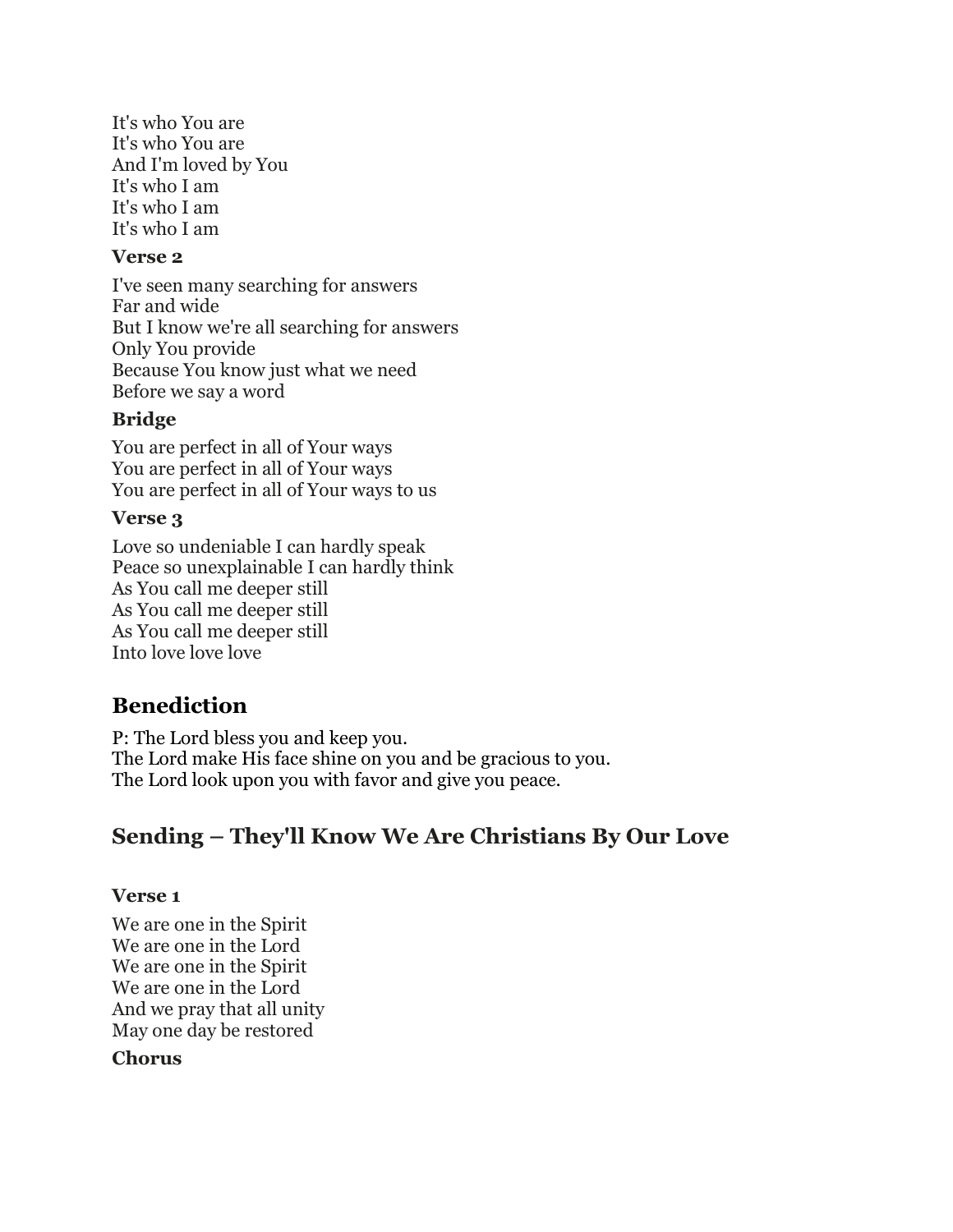And they'll know we are Christians By our love by our love Yes they'll know we are Christians By our love

### **Verse 2**

We will walk with each other We will walk hand in hand We will walk with each other We will walk hand in hand And together we'll spread the news That God is in our land

### **Verse 3**

We will work with each other We will work side by side We will work with each other We will work side by side And we'll guard each man's dignity And save each man's pride

### **Verse 4**

All praise to the Father From whom all things come And all praise to Christ Jesus His only Son And all praise to the Spirit Who makes us one

P: Go in peace. Grow in grace. **C: Thanks be to God.**

## <sup>†</sup> SOLI DEO GLORIA †

### **Liturgy from Lutheran Service Book ©2006 Concordia Publishing House. Used by permission. Lic. #000013623.**

Unless otherwise indicated, Scripture quotations are from the  $ESV^{\textcircled{B}}$  Bible (The Holy Bible, English Standard Version<sup>®</sup>), copyright © 2001 by Crossway, a publishing ministry of Good News Publishers. Used by permission. All rights reserved.

**Pastoral Contact Information: Pastor Marty Tyce [mttyce@gmail.com](mailto:mttyce@gmail.com) or 845-269-9114. Office hours are Tuesday 9-1 and Thursday 9-5 and Saturday, 1 to start of evening service. Please call ahead for an appointment.**